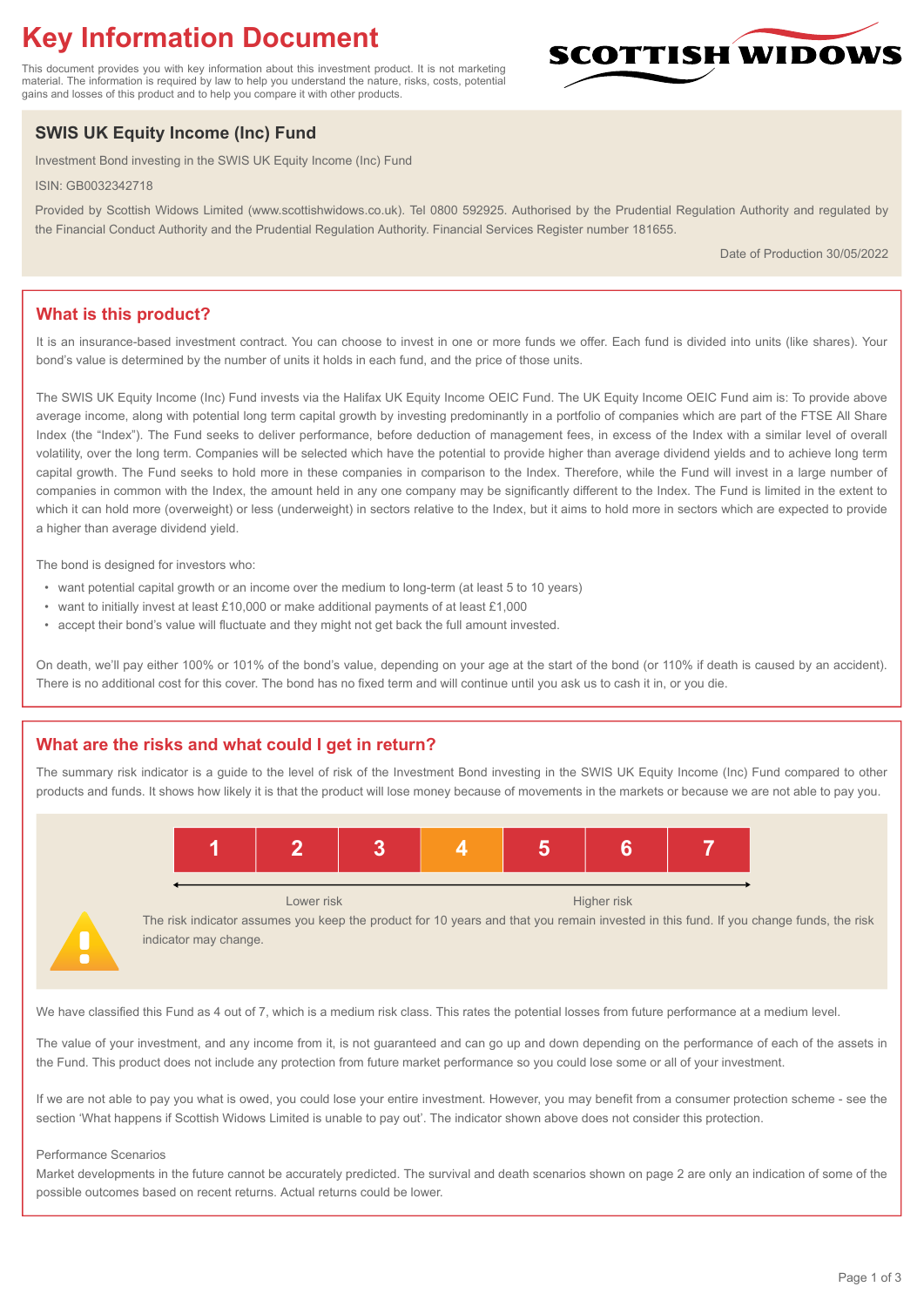

### **What are the risks and what could I get in return? (continued)**

This table shows the money you could get back over the next 10 years, under different scenarios, assuming that you invest £10,000. The figures below assume no withdrawals are taken and do not allow for any Large Fund Bonus which may apply. To help you compare with other funds we have assumed any income is reinvested. If income is taken, the figures would be less. The scenarios shown illustrate how your investment could perform. You can compare them with the scenarios of other products. The scenarios presented are an estimate of future performance based on evidence from the past on how the value of this investment varies, and are not an exact indicator. What you get will vary depending on how the market performs and how long you keep the investment. The stress scenario shows what you might get back in extreme market circumstances, and it does not take into account the situation where we are not able to pay you. The death scenario assumes investments perform in line with the moderate scenario.

The figures shown include all the costs of the product itself, but may not include all the costs that you pay to your adviser. The figures do not take into account your personal tax situation, which may also affect how much you get back. Before deciding to invest, you should read the Additional Information Document for more information on the risks and what you might get back. See page 2 for information on how the performance scenarios are calculated.

| <b>Investment £10,000</b> |                                                    |            |           |                                             |  |  |
|---------------------------|----------------------------------------------------|------------|-----------|---------------------------------------------|--|--|
|                           | 1 year                                             |            | 5 years   | 10 years<br>(Recommended<br>holding period) |  |  |
| <b>Survival Scenarios</b> |                                                    |            |           |                                             |  |  |
| <b>Stress scenario</b>    | What you might get back after costs<br>£1,601      |            | £4,115    | £2,686                                      |  |  |
|                           | Average return each year<br>$-83.99%$              |            | $-16.27%$ | $-12.32%$                                   |  |  |
| Unfavourable scenario     | What you might get back after costs<br>£7,940      |            | £6,035    | £4,927                                      |  |  |
|                           | Average return each year                           | $-20.60\%$ | $-9.61%$  | $-6.83%$                                    |  |  |
| Moderate scenario         | What you might get back after costs                | £9,996     | £10,046   | £10,110                                     |  |  |
|                           | Average return each year                           | $-0.04%$   | $0.09\%$  | $0.11\%$                                    |  |  |
| Favourable scenario       | What you might get back after costs                | £12,446    | £16,540   | £20,515                                     |  |  |
| Average return each year  |                                                    | 24.46%     | 10.59%    | 7.45%                                       |  |  |
| <b>Death scenarios</b>    |                                                    |            |           |                                             |  |  |
| Insured event             | What your beneficiaries might get back after costs | £10,096    | £10,147   | £10,211                                     |  |  |

#### **What happens if Scottish Widows is unable to pay out?**

Your Plan is fully covered by the Financial Services Compensation Scheme. More information about compensation arrangements is available from the Financial Services Compensation Scheme, who can be contacted on 0800 678 1100 or 0207 741 4100 or via their website at www.fscs.org.uk

#### **What are the costs?**

The Reduction in Yield (RIY) shows what impact the total costs you pay will have on the investment return you might get. The total costs take into account one-off, ongoing and incidental costs. The amounts shown here are the cumulative costs of the product itself, for three different holding periods. The monetary figures shown assume you invest £10,000 and investments perform in line with the moderate scenario. The figures are estimates and may change in the future. The person selling you or advising you about this product may charge you other costs. If so, this person will provide you with information about these costs, and show you the impact that all costs will have on your investment over time.

| Investment £10,000              |                             |                              |                            |  |  |  |
|---------------------------------|-----------------------------|------------------------------|----------------------------|--|--|--|
| <b>Scenarios</b>                | If you cash in after 1 year | If you cash in after 5 years | If you cash in at 10 years |  |  |  |
| Total costs                     | £185                        | £707                         | £1,325                     |  |  |  |
| Impact on return (RIY) per year | .86%                        | 1.45%                        | 1.40%                      |  |  |  |